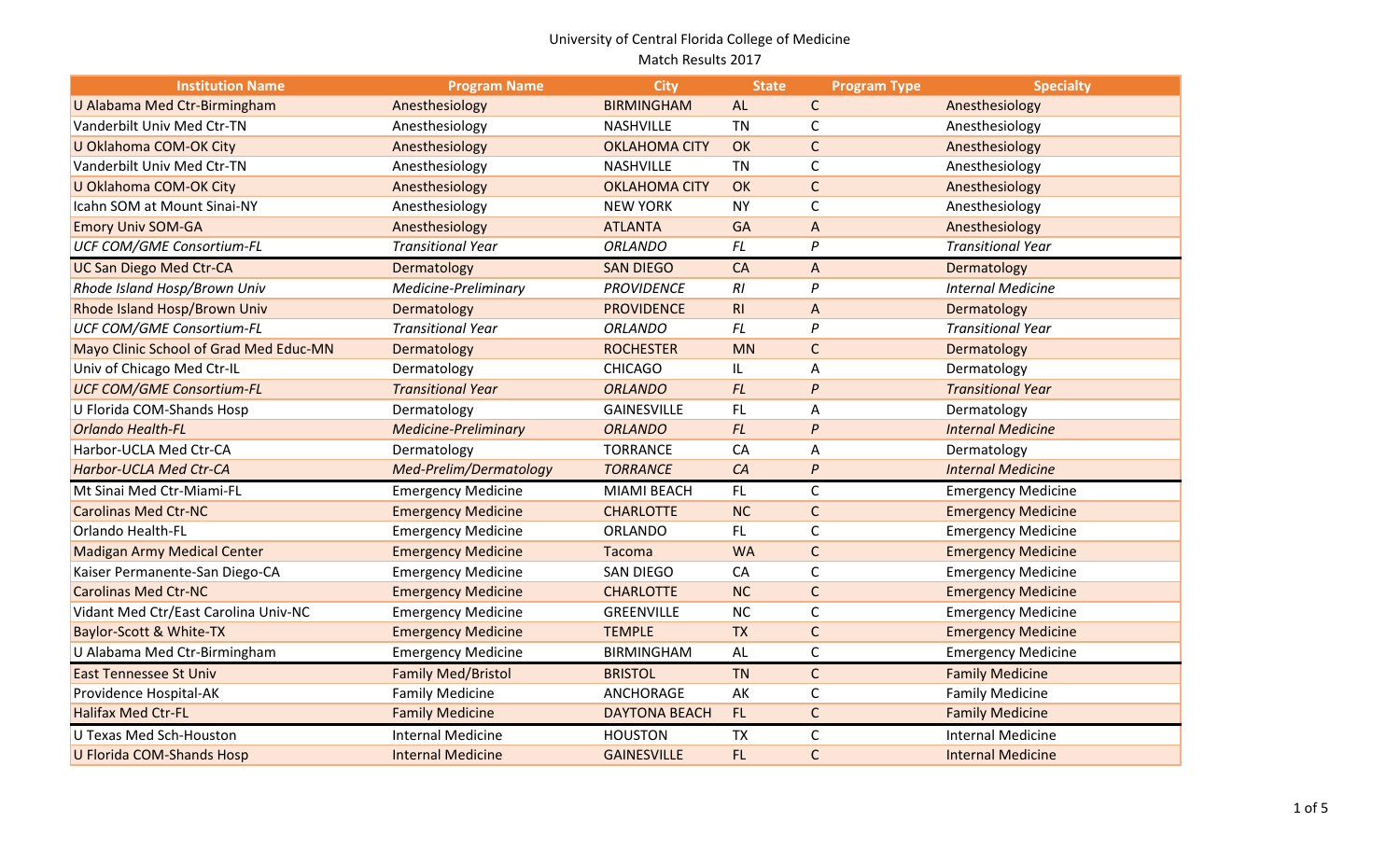| <b>U Washington Affil Hosps</b>           | Medicine-Preliminary         | <b>SEATTLE</b>        | <b>WA</b> | P                | <b>Internal Medicine</b>            |
|-------------------------------------------|------------------------------|-----------------------|-----------|------------------|-------------------------------------|
| <b>Barnes-Jewish Hosp-MO</b>              | <b>Internal Medicine</b>     | <b>ST LOUIS</b>       | <b>MO</b> | $\mathsf{C}$     | <b>Internal Medicine</b>            |
| LSUHSC-Shreveport-LA                      | <b>Internal Medicine</b>     | <b>SHREVEPORT</b>     | LA        | C                | <b>Internal Medicine</b>            |
| Harbor-UCLA Med Ctr-CA                    | <b>Internal Medicine</b>     | <b>TORRANCE</b>       | CA        | $\mathsf C$      | <b>Internal Medicine</b>            |
| U South Florida Morsani COM-Tampa         | <b>Internal Medicine</b>     | <b>TAMPA</b>          | FL        | C                | <b>Internal Medicine</b>            |
| U South Florida Morsani COM-Tampa         | <b>Internal Medicine</b>     | <b>TAMPA</b>          | FL.       | $\mathsf C$      | <b>Internal Medicine</b>            |
| Dartmouth-Hitchcock Med Ctr-NH            | Medicine-Primary             | <b>LEBANON</b>        | <b>NH</b> | M                | <b>Internal Medicine</b>            |
| U South Florida Morsani COM-Tampa         | <b>Internal Medicine</b>     | <b>TAMPA</b>          | FL.       | $\mathsf C$      | <b>Internal Medicine</b>            |
| U Alabama Med Ctr-Birmingham              | <b>Internal Medicine</b>     | <b>BIRMINGHAM</b>     | AL        | C                | <b>Internal Medicine</b>            |
| <b>Baylor Coll Med-Houston-TX</b>         | <b>Medicine-Preliminary</b>  | <b>HOUSTON</b>        | TX        | P                | <b>Internal Medicine</b>            |
| Greenville Health Sys/Univ of So Carolina | <b>Internal Medicine</b>     | <b>GREENVILLE</b>     | SC        | $\mathsf C$      | <b>Internal Medicine</b>            |
| <b>Orlando Health-FL</b>                  | <b>Internal Medicine</b>     | <b>ORLANDO</b>        | FL.       | $\mathsf{C}$     | <b>Internal Medicine</b>            |
| U Alabama Med Ctr-Birmingham              | <b>Internal Medicine</b>     | <b>BIRMINGHAM</b>     | AL        | C                | <b>Internal Medicine</b>            |
| U South Florida Morsani COM-Tampa         | <b>Internal Medicine</b>     | <b>TAMPA</b>          | FL.       | $\mathsf C$      | <b>Internal Medicine</b>            |
| <b>Stanford Univ Progs-CA</b>             | Internal Medicine            | <b>STANFORD</b>       | CA        | C                | <b>Internal Medicine</b>            |
| <b>U Florida COM-Shands Hosp</b>          | <b>Internal Medicine</b>     | <b>GAINESVILLE</b>    | FL.       | $\mathsf C$      | <b>Internal Medicine</b>            |
| Montefiore Med Ctr/Einstein-NY            | <b>Internal Medicine</b>     | <b>BRONX</b>          | <b>NY</b> | $\mathsf C$      | <b>Internal Medicine</b>            |
| Vanderbilt Univ Med Ctr-TN                | <b>Medicine-Pediatrics</b>   | <b>NASHVILLE</b>      | <b>TN</b> | $\mathsf{C}$     | <b>Internal Medicine/Pediatrics</b> |
| U Cincinnati Med Ctr-OH                   | Medicine-Pediatrics          | <b>CINCINNATI</b>     | OH        | C                | <b>Internal Medicine/Pediatrics</b> |
| <b>U Rochester/Strong Memorial-NY</b>     | <b>Neurological Surgery</b>  | <b>ROCHESTER</b>      | <b>NY</b> | $\mathsf{C}$     | <b>Neurological Surgery</b>         |
| Montefiore Med Ctr/Einstein-NY            | Neurology                    | <b>BRONX</b>          | <b>NY</b> | A                | Neurology                           |
| Jacobi Med Ctr/Einstein-NY                | <b>Medicine-Preliminary</b>  | <b>BRONX</b>          | <b>NY</b> | P                | <b>Internal Medicine</b>            |
| Univ of Chicago Med Ctr-IL                | Neurology                    | <b>CHICAGO</b>        | IL.       | Α                | Neurology                           |
| <b>Univ of Chicago Med Ctr-IL</b>         | Med-Prelim/Neurology-NShore  | <b>CHICAGO</b>        | IL        | $\boldsymbol{P}$ | <b>Internal Medicine</b>            |
| Indiana Univ Sch Of Med                   | Obstetrics-Gynecology        | <b>INDIANAPOLIS</b>   | IN        | $\mathsf{C}$     | <b>Obstetrics and Gynecology</b>    |
| <b>UCF COM/GME Consortium-FL</b>          | Ob-Gyn/Kissimmee             | <b>KISSIMMEE</b>      | FL.       | $\mathsf C$      | <b>Obstetrics and Gynecology</b>    |
| Mayo Clinic School of Grad Med Educ-MN    | Obstetrics-Gynecology        | <b>ROCHESTER</b>      | <b>MN</b> | C                | <b>Obstetrics and Gynecology</b>    |
| <b>Orlando Health-FL</b>                  | <b>Obstetrics-Gynecology</b> | <b>ORLANDO</b>        | FL.       | $\mathsf C$      | <b>Obstetrics and Gynecology</b>    |
| <b>Tulane Univ SOM-LA</b>                 | Obstetrics-Gynecology        | <b>NEW ORLEANS</b>    | LA        | C                | <b>Obstetrics and Gynecology</b>    |
| <b>Orlando Health-FL</b>                  | <b>Obstetrics-Gynecology</b> | <b>ORLANDO</b>        | FL.       | $\mathsf C$      | <b>Obstetrics and Gynecology</b>    |
| Loyola Univ Med Ctr-IL                    | Obstetrics-Gynecology        | <b>MAYWOOD</b>        | IL.       | C                | <b>Obstetrics and Gynecology</b>    |
| <b>Rush University Med Ctr-IL</b>         | <b>Obstetrics-Gynecology</b> | <b>CHICAGO</b>        | IL.       | $\mathsf{C}$     | <b>Obstetrics and Gynecology</b>    |
| <b>U Utah Affil Hospitals</b>             | Obstetrics-Gynecology        | <b>SALT LAKE CITY</b> | UT        | C                | <b>Obstetrics and Gynecology</b>    |
| Brown U/Womens & Infants Hosp of RI       | <b>Obstetrics-Gynecology</b> | <b>PROVIDENCE</b>     | R1        | $\mathsf C$      | <b>Obstetrics and Gynecology</b>    |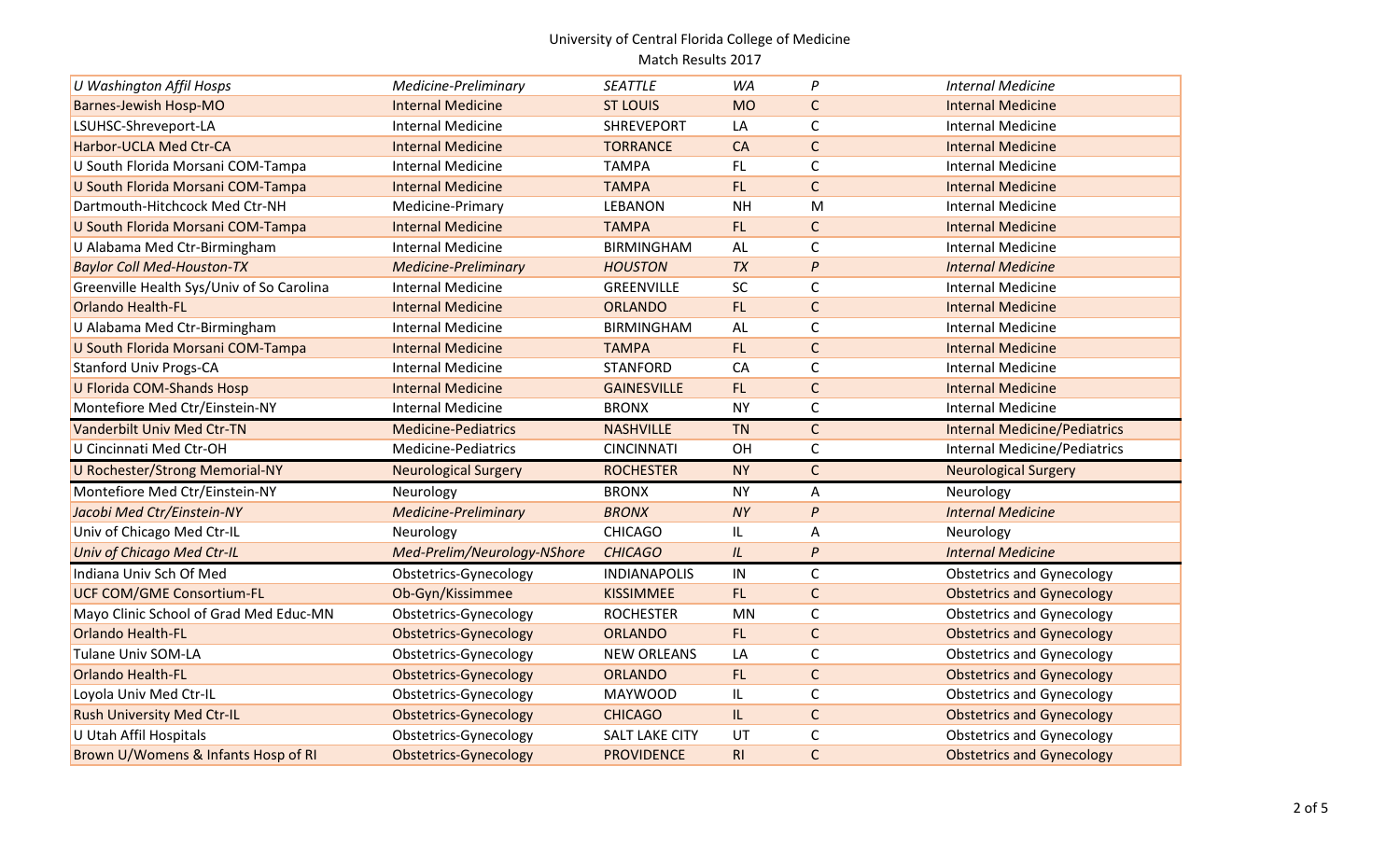| Greenville Health Sys/Univ of So Carolina | Obstetrics-Gynecology               | GREENVILLE           | <b>SC</b> | C                | <b>Obstetrics and Gynecology</b>       |
|-------------------------------------------|-------------------------------------|----------------------|-----------|------------------|----------------------------------------|
| <b>Texas Tech U Affil-Amarillo</b>        | <b>Obstetrics-Gynecology</b>        | <b>AMARILLO</b>      | <b>TX</b> | $\mathsf{C}$     | <b>Obstetrics and Gynecology</b>       |
| Marshall University SOM-WV                | <b>Orthopaedic Surgery</b>          | <b>HUNTINGTON</b>    | <b>WV</b> | $\mathsf C$      | <b>Orthopaedic Surgery</b>             |
| <b>West Virginia University SOM</b>       | <b>Orthopaedic Surgery</b>          | <b>MORGANTOWN</b>    | <b>WV</b> | $\mathsf{C}$     | <b>Orthopaedic Surgery</b>             |
| Loma Linda University-CA                  | <b>Orthopaedic Surgery</b>          | <b>LOMA LINDA</b>    | CA        | $\mathsf C$      | <b>Orthopaedic Surgery</b>             |
| Montefiore Med Ctr/Einstein-NY            | <b>Orthopaedic Surgery</b>          | <b>BRONX</b>         | <b>NY</b> | $\mathsf{C}$     | <b>Orthopaedic Surgery</b>             |
| U Arizona COM at Tucson                   | <b>Orthopaedic Surgery</b>          | <b>TUCSON</b>        | AZ        | $\mathsf C$      | Orthopaedic Surgery                    |
| Icahn SOM at Mount Sinai-NY               | Otolaryngology                      | <b>NEW YORK</b>      | <b>NY</b> | $\mathsf{C}$     | Otolaryngology                         |
| U South Florida Morsani COM-Tampa         | Pathology                           | <b>TAMPA</b>         | FL        | $\mathsf C$      | Pathology-Anatomic and Clinical        |
| <b>BI Deaconess Med Ctr-MA</b>            | Pathology                           | <b>BOSTON</b>        | <b>MA</b> | $\mathsf C$      | <b>Pathology-Anatomic and Clinical</b> |
| UC San Diego Med Ctr-CA                   | Pathology                           | <b>SAN DIEGO</b>     | CA        | $\mathsf C$      | Pathology-Anatomic and Clinical        |
| Kaiser Permanente-Oakland-CA              | Pediatrics                          | <b>OAKLAND</b>       | CA        | $\mathsf{C}$     | <b>Pediatrics</b>                      |
| <b>UC Davis Med Ctr-CA</b>                | Pediatrics                          | SACRAMENTO           | CA        | $\mathsf C$      | Pediatrics                             |
| Oregon Health & Science Univ              | Pediatrics                          | <b>PORTLAND</b>      | OR        | $\mathsf{C}$     | Pediatrics                             |
| Rush University Med Ctr-IL                | Pediatrics                          | <b>CHICAGO</b>       | IL        | $\mathsf C$      | Pediatrics                             |
| U South Florida Morsani COM-Tampa         | <b>Pediatrics</b>                   | <b>TAMPA</b>         | FL.       | $\mathsf C$      | <b>Pediatrics</b>                      |
| Indiana Univ Sch Of Med                   | Pediatrics                          | <b>INDIANAPOLIS</b>  | IN        | $\mathsf C$      | Pediatrics                             |
| Hofstra Northwell SOM-Cohen Childrens-NY  | <b>Pediatrics-Preliminary</b>       | <b>NEW HYDE PARK</b> | <b>NY</b> | $\boldsymbol{P}$ | <b>Pediatrics</b>                      |
| Yale-New Haven Hosp-CT                    | Pediatrics                          | <b>NEW HAVEN</b>     | <b>CT</b> | $\mathsf C$      | Pediatrics                             |
| Indiana Univ Sch Of Med                   | Pediatrics                          | <b>INDIANAPOLIS</b>  | IN        | $\mathsf C$      | <b>Pediatrics</b>                      |
| Johns Hopkins All Childrens Hosp-FL       | Pediatrics                          | ST PETERSBURG        | FL.       | $\mathsf C$      | Pediatrics                             |
| U Michigan Hosps-Ann Arbor                | <b>Plastic Surgery (Integrated)</b> | <b>ANN ARBOR</b>     | MI        | $\mathsf{C}$     | <b>Plastic Surgery (Integrated)</b>    |
| Icahn SOM St Lukes-Roosevelt-NY           | Psychiatry                          | <b>NEW YORK</b>      | <b>NY</b> | $\mathsf C$      | Psychiatry                             |
| Mayo Clinic School of Grad Med Educ-MN    | Psychiatry                          | <b>ROCHESTER</b>     | <b>MN</b> | $\mathsf{C}$     | Psychiatry                             |
| Oregon Health & Science Univ              | Psychiatry                          | <b>PORTLAND</b>      | <b>OR</b> | $\mathsf C$      | Psychiatry                             |
| Icahn SOM Beth Israel-NY                  | Psychiatry                          | <b>NEW YORK</b>      | <b>NY</b> | $\mathsf C$      | Psychiatry                             |
| <b>Baylor Coll Med-Houston-TX</b>         | Psychiatry                          | <b>HOUSTON</b>       | <b>TX</b> | $\mathsf C$      | Psychiatry                             |
| <b>UPMC Medical Education-PA</b>          | <b>Radiation Oncology</b>           | Pittsburgh           | PA        | $\mathsf{C}$     | <b>Radiation Oncology</b>              |
| Oak Hill Hospital-FL                      | <b>Transitional</b>                 | <b>BROOKSVILLE</b>   | FL        | P                | <b>Transitional Year</b>               |
| Northwestern McGaw/NMH/VA-IL              | Radiology-Diagnostic                | <b>CHICAGO</b>       | IL.       | A                | Radiology-Diagnostic                   |
| <b>UCF COM/GME Consortium-FL</b>          | <b>Transitional Year</b>            | <b>ORLANDO</b>       | <b>FL</b> | P                | <b>Transitional Year</b>               |
| <b>U Florida COM-Shands Hosp</b>          | Radiology-Diagnostic                | <b>GAINESVILLE</b>   | FL.       | A                | Radiology-Diagnostic                   |
| <b>U Florida COM-Shands Hosp</b>          | Medicine-Preliminary                | <b>GAINESVILLE</b>   | <b>FL</b> | $\boldsymbol{P}$ | <b>Internal Medicine</b>               |
| Hofstra Northwell SOM-Lenox Hill Hosp-NY  | Radiology-Diagnostic                | <b>NEW YORK</b>      | <b>NY</b> | $\mathsf A$      | Radiology-Diagnostic                   |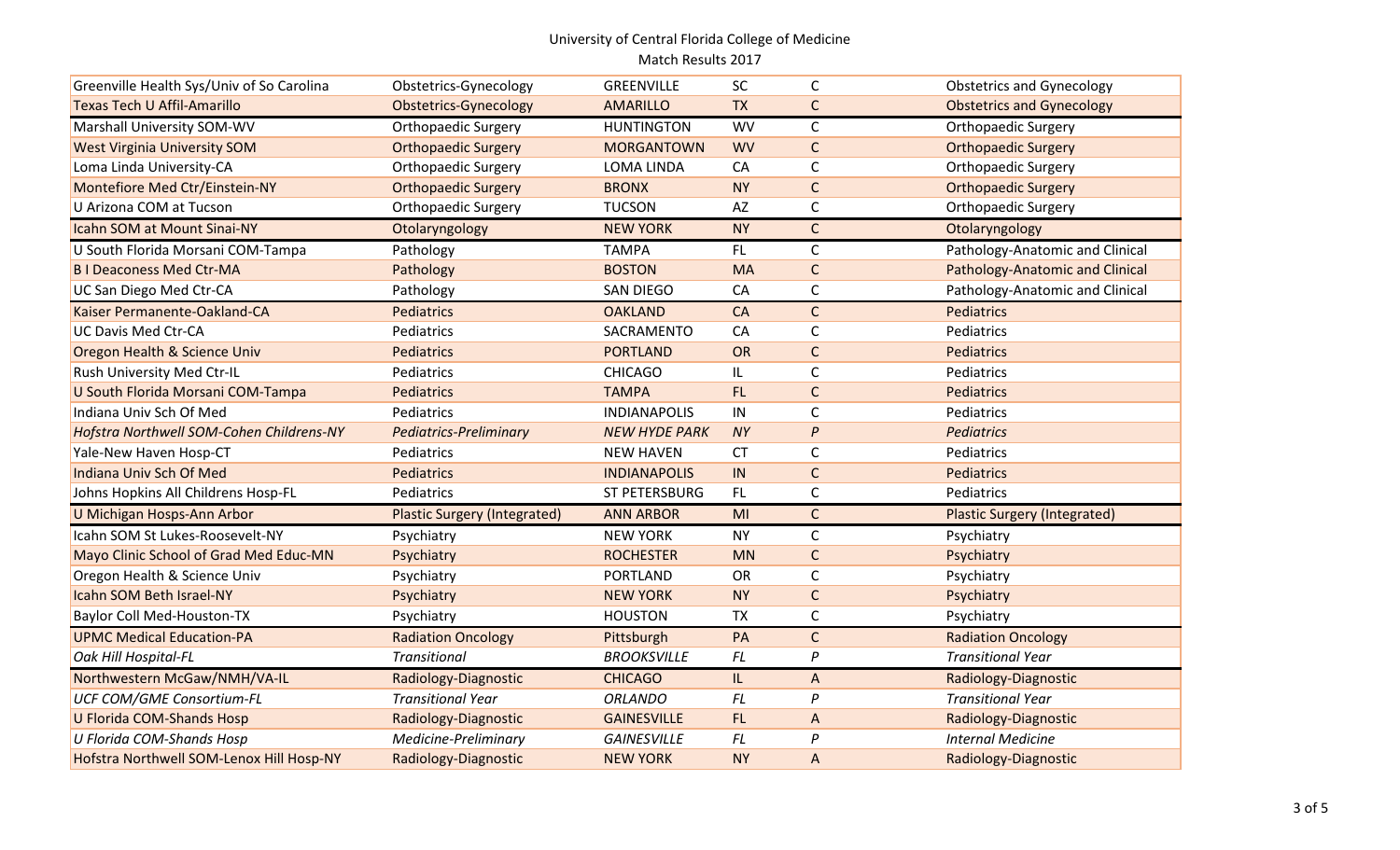| U Florida COM-Jacksonville                                        | Medicine-Preliminary       | <b>JACKSONVILLE</b>  | <b>FL</b>      | P                | <b>Internal Medicine</b> |
|-------------------------------------------------------------------|----------------------------|----------------------|----------------|------------------|--------------------------|
| <b>U Southern California</b>                                      | Radiology-Diagnostic       | <b>LOS ANGELES</b>   | CA             | A                | Radiology-Diagnostic     |
| <b>UCF COM/GME Consortium-FL</b>                                  | <b>Transitional Year</b>   | <b>ORLANDO</b>       | <b>FL</b>      | P                | <b>Transitional Year</b> |
| Yale-New Haven Hosp-CT                                            | Radiology-Diagnostic       | <b>NEW HAVEN</b>     | <b>CT</b>      | A                | Radiology-Diagnostic     |
| Med Coll Wisconsin Affil Hosps                                    | Pediatrics-Preliminary     | <b>MILWAUKEE</b>     | WI             | P                | Pediatrics               |
| <b>Memorial Health-Univ Med Ctr-GA</b>                            | Radiology-Diagnostic       | SAVANNAH             | GA             | A                | Radiology-Diagnostic     |
| Oak Hill Hospital-FL                                              | <b>Transitional</b>        | <b>BROOKSVILLE</b>   | FL             | P                | <b>Transitional Year</b> |
| <b>U Florida COM-Shands Hosp</b>                                  | Radiology-Diagnostic       | <b>GAINESVILLE</b>   | FL.            | A                | Radiology-Diagnostic     |
| <b>Orange Park Med Ctr-FL</b>                                     | Transitional               | <b>ORANGE PARK</b>   | FL             | $\mathsf{P}$     | <b>Transitional Year</b> |
| Rochester Gen Hosp-NY                                             | Radiology-Diagnostic       | <b>ROCHESTER</b>     | <b>NY</b>      | A                | Radiology-Diagnostic     |
| U Colorado SOM-Denver                                             | Radiology-Diagnostic       | <b>AURORA</b>        | CO             | A                | Radiology-Diagnostic     |
| <b>Riverside Reg Med Ctr-VA</b>                                   | <b>Transitional</b>        | <b>NEWPORT NEWS</b>  | VA             | $\boldsymbol{P}$ | <b>Transitional Year</b> |
| U Texas Southwestern Med Sch-Dallas                               | <b>General Surgery</b>     | <b>DALLAS</b>        | <b>TX</b>      | C                | Surgery-General          |
| <b>Baylor Coll Med-Houston-TX</b>                                 | Gen Surgery/Academic       | <b>HOUSTON</b>       | <b>TX</b>      | $\mathsf{C}$     | Surgery-General          |
| Memorial Health-Univ Med Ctr-GA                                   | <b>General Surgery</b>     | SAVANNAH             | GA             | C                | Surgery-General          |
| <b>U Tennessee COM-Memphis</b>                                    | <b>General Surgery</b>     | <b>MEMPHIS</b>       | <b>TN</b>      | $\mathsf C$      | Surgery-General          |
| Mayo Clinic School of Grad Med Educ-MN                            | <b>General Surgery</b>     | <b>ROCHESTER</b>     | MN             | C                | Surgery-General          |
|                                                                   |                            |                      |                |                  |                          |
| Kresge Eye Institute, Wayne State University                      | Ophthalmology              | <b>DETROIT</b>       | MI             | A                | Ophthalmology            |
| <b>UCF COM/GME Consortium-FL</b>                                  | <b>Transitional Year</b>   | <b>ORLANDO</b>       | FL             | P                | <b>Transitional Year</b> |
| Storm Eye Institute, Medical University of South Ca Ophthalmology |                            | <b>CHARLESTON</b>    | <b>SC</b>      | $\mathsf{A}$     | Ophthalmology            |
| <b>UCF COM/GME Consortium-FL</b>                                  | <b>Transitional Year</b>   | <b>ORLANDO</b>       | FL             | P                | <b>Transitional Year</b> |
| University of Colorado School of Medicine                         | Ophthalmology              | <b>DENVER</b>        | CO             | A                | Ophthalmology            |
| St Joseph Hospital SCL Health-CO                                  | Medicine-Preliminary       | <b>DENVER</b>        | CO             | P                | <b>Internal Medicine</b> |
| <b>William Beaumont Hospital</b>                                  | Ophthalmology              | <b>ROYAL OAK</b>     | M <sub>l</sub> | A                | Ophthalmology            |
| <b>Beaumont Health System-MI</b>                                  | Transitional/Ophthalmology | <b>ROYAL OAK</b>     | M <sub>l</sub> | P                | <b>Transitional Year</b> |
| <b>U Missouri School of Medicine</b>                              | Urology                    | <b>COLUMBIA</b>      | <b>MO</b>      | A                | Urology                  |
| University Hosps-Columbia-MO                                      | Surg-Prelim/Urology        | <b>COLUMBIA</b>      | <b>MO</b>      | P                | Surgery-General          |
| <b>Hofstra Northwell SOM-NY</b>                                   | Urology                    | <b>NEW HYDE PARK</b> | <b>NY</b>      | A                | Urology                  |
| Hofstra Northwell SOM-NY                                          | Surg-Prelim/Urology        | <b>NEW HYDE PARK</b> | NY             | P                | Surgery-General          |
| <b>UC San Diego Med Ctr-CA</b>                                    | Urology                    | <b>SAN DIEGO</b>     | CA             | $\mathsf{A}$     | Urology                  |
| UC San Diego Med Ctr-CA                                           | Surg-Prelim/Urology        | <b>SAN DIEGO</b>     | CA             | P                | Surgery-General          |
| U South Florida Morsani COM-Tampa                                 | Urology                    | <b>TAMPA</b>         | FL.            | $\mathsf{A}$     | Urology                  |
| U South Florida Morsani COM-Tampa                                 | Surg-Prelim/Urology        | <b>TAMPA</b>         | <b>FL</b>      | $\boldsymbol{P}$ | Surgery-General          |